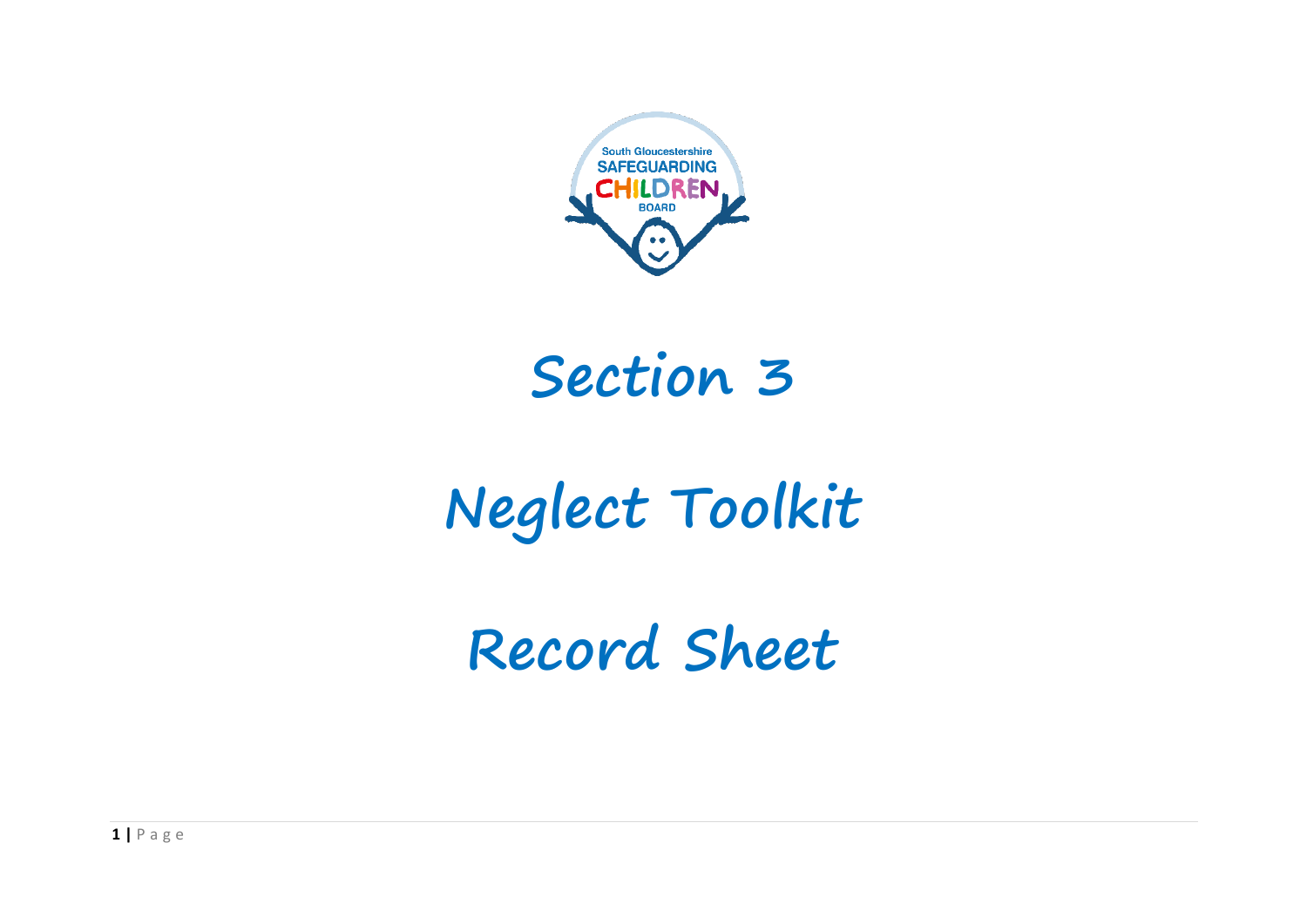| <b>Housing</b>         | Tier 1                                                                                                                                                                                                                                                      | <b>Tier 2</b>                                                                                                                                                              | <b>Tier 3</b>                                                                                                                                                                                                                                                                           | <b>Tier 4</b>                                                                                                                                                                                                                                                                                                |
|------------------------|-------------------------------------------------------------------------------------------------------------------------------------------------------------------------------------------------------------------------------------------------------------|----------------------------------------------------------------------------------------------------------------------------------------------------------------------------|-----------------------------------------------------------------------------------------------------------------------------------------------------------------------------------------------------------------------------------------------------------------------------------------|--------------------------------------------------------------------------------------------------------------------------------------------------------------------------------------------------------------------------------------------------------------------------------------------------------------|
| Maintenance            | Well maintained house<br>Family address maintenance issues                                                                                                                                                                                                  | Some reported accidents to<br>child in home<br>Inadequate/poor housing                                                                                                     | Poor state of repair, or<br>overcrowded                                                                                                                                                                                                                                                 | Housing is dangerous or<br>seriously threatening health<br>Dangerous disrepair, (e.g.<br>exposed nails, live wires)<br>causing observed accidents to<br>child in the home                                                                                                                                    |
| <b>Scoring</b>         | 4                                                                                                                                                                                                                                                           | $\overline{3}$                                                                                                                                                             | $\overline{2}$                                                                                                                                                                                                                                                                          | 1                                                                                                                                                                                                                                                                                                            |
| <b>Facilities</b>      | Appropriate accommodation which<br>meets the needs of the family                                                                                                                                                                                            | Housing not suitable for new-<br>born<br><b>Temporary housing</b><br>Unsatisfactory accommodation<br>and environmental<br>circumstances<br>e.g. flat in high rise          | No heating system in the home<br>Inadequate bedding, dirty toilet<br>and bath, child shares parents bed<br>Living in interim accommodation<br>including B&B<br>Rent arrears put family at risk of<br>eviction<br>Prosecution/eviction proceedings<br><b>Experiencing frequent moves</b> | Home lacks a working toilet<br><b>Without housing and no housing</b><br>agency with a duty to assist<br><b>Physical accommodation places</b><br>child/young person in danger<br>Child dangerously exposed or<br>not provided for Asylum<br>seekers<br>Lack of refuge for<br>runaway/homeless young<br>people |
| <b>Scoring</b>         | 4                                                                                                                                                                                                                                                           | $\overline{3}$                                                                                                                                                             | $\overline{2}$                                                                                                                                                                                                                                                                          | $\mathbf{1}$                                                                                                                                                                                                                                                                                                 |
| <b>Safety Features</b> | Essential features, secure doors,<br>windows and any heavy furniture<br>Safe gas and electrical appliances<br>Drugs and toxic chemicals out of<br>reach<br>Smoke alarm fitted and working<br>Child protected from danger or<br>significant harm in the home | Lacking in essential features<br>Very little improvisation or DIY<br>which is done too casually to<br>be effective<br>Haphazard use of safety<br>equipment e.g. fireguards | Some possible hazards due to<br>disrepair<br>Tripping hazard due to uneven<br>floor, unsteady heavy fixtures,<br>unsafe appliances<br>Unsafe home conditions e.g. lack<br>of fences around garden for young<br>children                                                                 | Definite hazard due to disrepair<br><b>Exposed wires and sockets</b><br>Unsafe windows, broken glass<br><b>Dangerous chemicals lying</b><br>around<br>Drugs accessible to child                                                                                                                              |
| <b>Scoring</b>         | 4                                                                                                                                                                                                                                                           | 3                                                                                                                                                                          | $\overline{2}$                                                                                                                                                                                                                                                                          | 1                                                                                                                                                                                                                                                                                                            |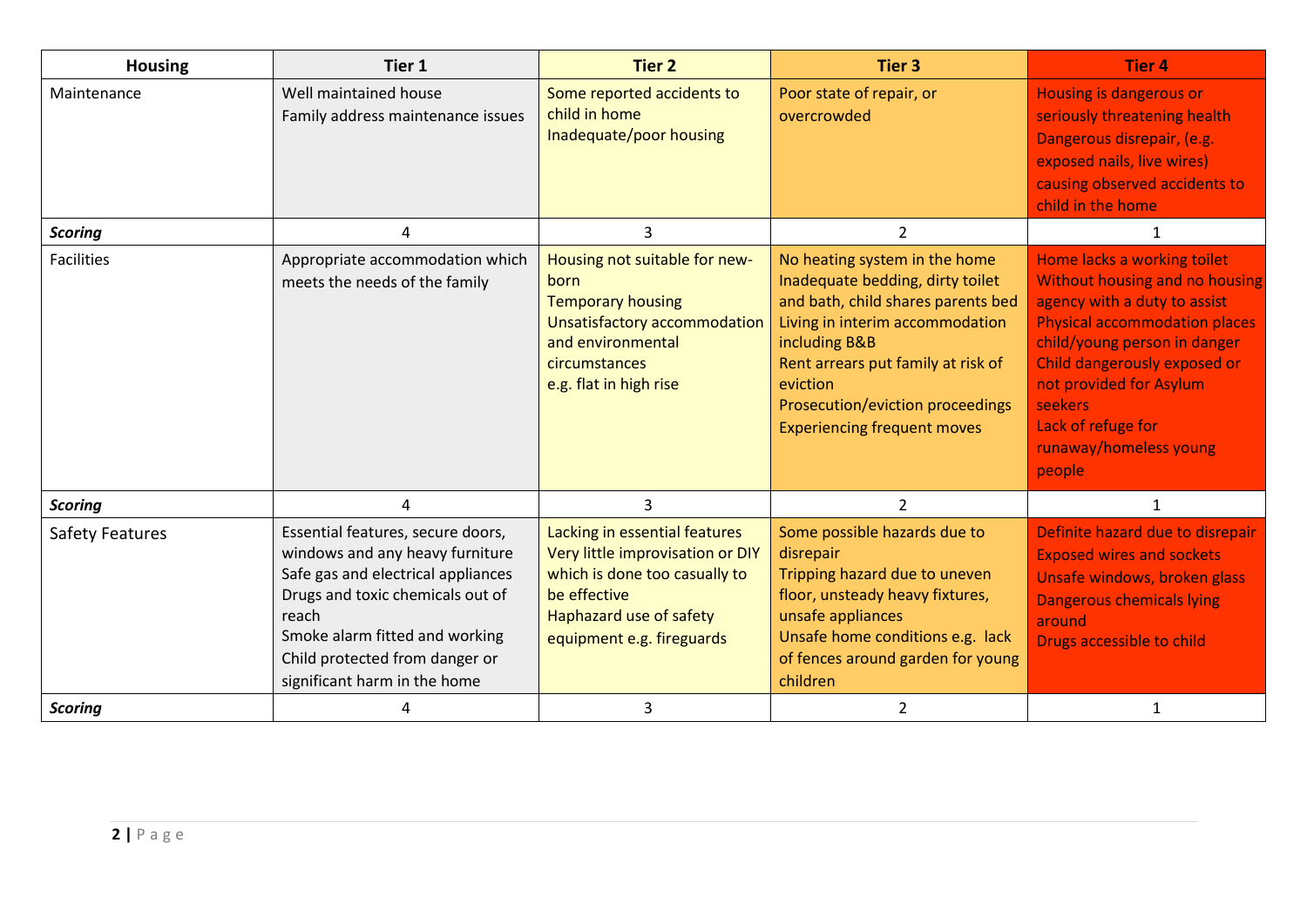| Clothing                               | Tier 1                                                                      | <b>Tier 2</b>                                                                                                                                                                                             | Tier 3                                                                                                                                                                                                                                                                 | Tier 4                                                                                                                                                                                                                                                       |
|----------------------------------------|-----------------------------------------------------------------------------|-----------------------------------------------------------------------------------------------------------------------------------------------------------------------------------------------------------|------------------------------------------------------------------------------------------------------------------------------------------------------------------------------------------------------------------------------------------------------------------------|--------------------------------------------------------------------------------------------------------------------------------------------------------------------------------------------------------------------------------------------------------------|
| Appropriateness of Clothing            | Appropriate dress for different<br>settings<br>Clothing appropriate for age | Clothes not age appropriate<br>Inappropriately dressed for<br>school, employment or<br>training impacting on<br>progress/relationships in<br>school<br>Inappropriate clothing e.g.<br>for weather or size | <b>Presentation significantly</b><br>impacts on all relationships May<br>be provocative in<br>behaviour/appearance                                                                                                                                                     | <b>Clothing leaves child</b><br>dangerously exposed                                                                                                                                                                                                          |
| <b>Scoring</b>                         | 4                                                                           | 3                                                                                                                                                                                                         | $\overline{2}$                                                                                                                                                                                                                                                         |                                                                                                                                                                                                                                                              |
| Cleanliness and fitting of<br>clothing | Fitting appropriate for size and<br>clean                                   | <b>Clothing is regularly</b><br>unwashed and frequently ill<br>fitting $(0-4)$<br>Often wearing unwashed<br>clothes (14-19)                                                                               | Appearance reflects poor care,<br>hygiene, dirty clothes, ill-fitting<br>shoes $(0-4)$<br>May not always be clean $-$ may<br>suffer from teasing from<br>school/nursery about being<br>'smelly'<br>Clothing is regularly unwashed<br>and frequently ill fitting (5-19) | Appearance reflects poor care,<br>hygiene, dirty clothes, ill-fitting<br>shoes - leads to alienation or<br>teasing from peers (5-13)<br>Appearance reflects poor care,<br>hygiene, dirty clothes, ill-fitting<br>shoes causing significant harm<br>$(14-19)$ |
| <b>Scoring</b>                         | 4                                                                           | 3                                                                                                                                                                                                         |                                                                                                                                                                                                                                                                        |                                                                                                                                                                                                                                                              |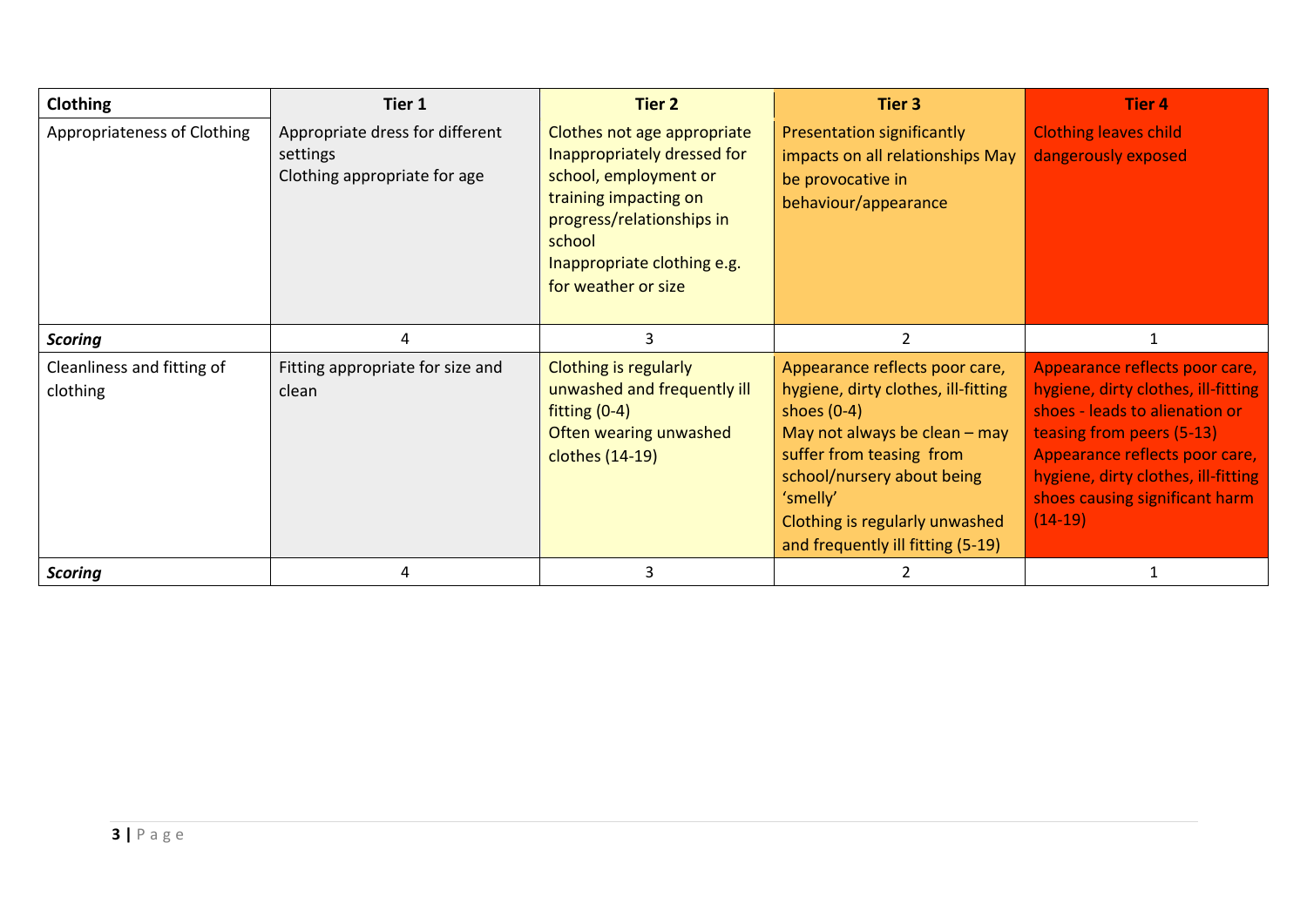| <b>Hygiene</b> | Tier 1                                                                                                                                                      | <b>Tier 2</b>                                                                                                                                                                                                                                                                                                                                         | <b>Tier 3</b>                                                                                                                                                                                                                                                                                                                                                                        | <b>Tier 4</b>                                                                                                                                                                                                                                                                                                                                                                                                                                                                                                                                                                                                                                              |
|----------------|-------------------------------------------------------------------------------------------------------------------------------------------------------------|-------------------------------------------------------------------------------------------------------------------------------------------------------------------------------------------------------------------------------------------------------------------------------------------------------------------------------------------------------|--------------------------------------------------------------------------------------------------------------------------------------------------------------------------------------------------------------------------------------------------------------------------------------------------------------------------------------------------------------------------------------|------------------------------------------------------------------------------------------------------------------------------------------------------------------------------------------------------------------------------------------------------------------------------------------------------------------------------------------------------------------------------------------------------------------------------------------------------------------------------------------------------------------------------------------------------------------------------------------------------------------------------------------------------------|
|                | Good level of hygiene/personal<br>hygiene<br>Cleaned, bathed and groomed<br>regularly<br>Growing level of competencies in<br>practical skills, e.g. washing | May not always be clean $-$<br>may suffer from teasing from<br>peers/school/nursery about<br>being 'smelly' Slow to<br>develop age appropriate<br>self-care skills Health<br>impacts on child's ability to<br>develop some self-care<br><b>skills</b><br>Not always adequate self-care<br>e.g. poor hygiene at risk of<br>leading to social exclusion | Appearance reflects poor care,<br>hygiene, inappropriate care of<br>hair and skin<br>Poor hygiene leads to alienation<br>from peers<br>Significant delay in age<br>appropriate self-care skills<br>Health impacts seriously on<br>several areas of self-care skills<br>Child/young person takes little<br>or no responsibility for self-care<br>tasks in comparison to peer<br>group | Seldom bathed or clean<br><b>Health prevents development</b><br>of any self-care skills<br>Appearance reflects poor<br>care, hygiene, inappropriate<br>care of hair and skin leads to<br>alienation or teasing from<br>peers (5-13)<br>Appearance reflects poor<br>care, hygiene, inappropriate<br>care of hair and skin causing<br>significant harm (14-19) Lack<br>of self-care significantly<br>affecting health<br><b>Health prevents development</b><br>of any self-care skills -<br>child/young person relies<br>totally on other people to<br>meet care needs<br><b>Engaged in activities which</b><br>impact on self-care e.g.<br>substance misuse |
| <b>Scoring</b> | 4                                                                                                                                                           | 3                                                                                                                                                                                                                                                                                                                                                     | $\overline{2}$                                                                                                                                                                                                                                                                                                                                                                       |                                                                                                                                                                                                                                                                                                                                                                                                                                                                                                                                                                                                                                                            |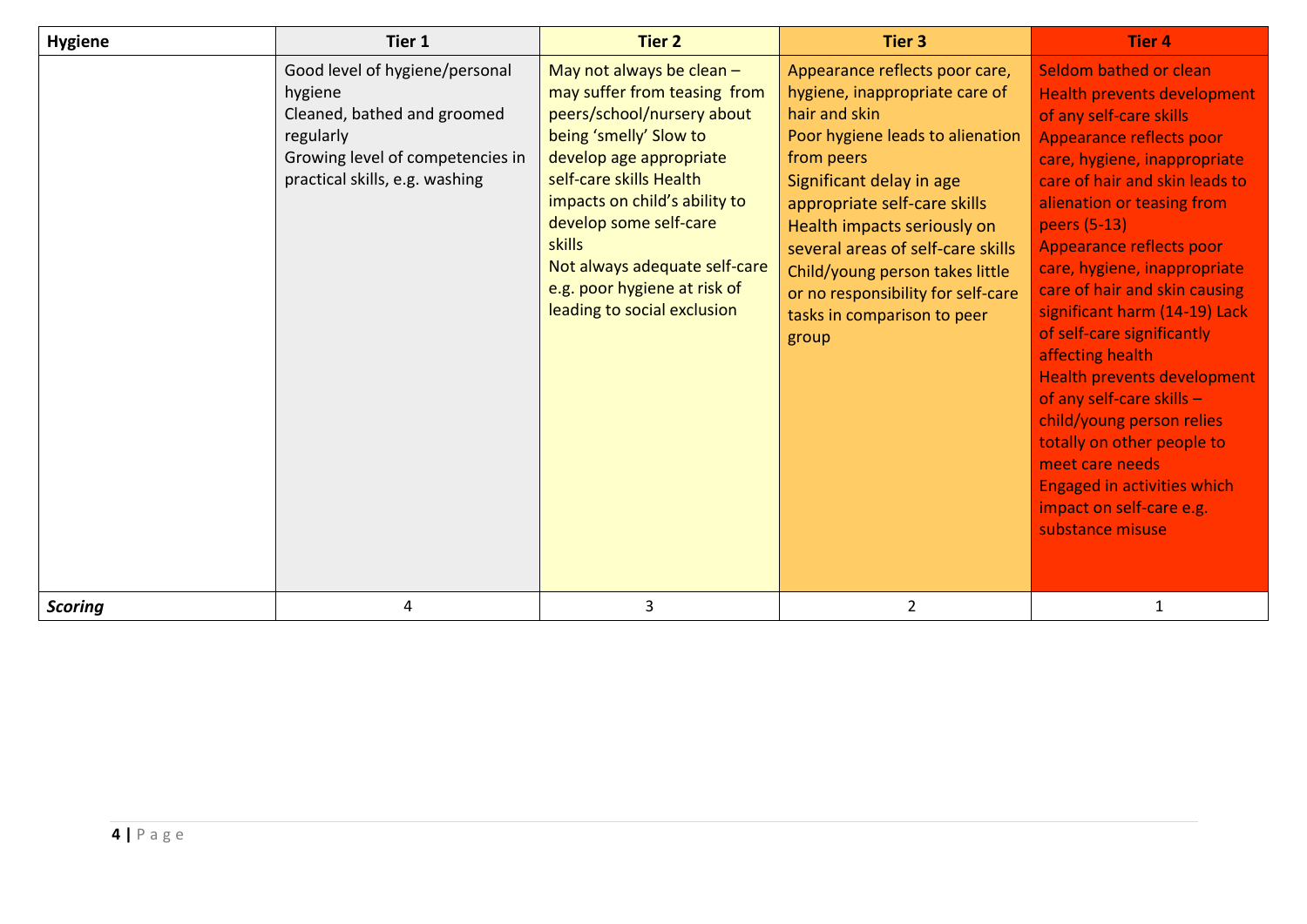| Health                         | Tier 1                                                                                                                                                                                 | Tier 2                                                                                                                                                | <b>Tier 3</b>                                                                                                                                                                                                        | <b>Tier 4</b>                                                                                                                                                                                                                                                                                                                                                                                   |
|--------------------------------|----------------------------------------------------------------------------------------------------------------------------------------------------------------------------------------|-------------------------------------------------------------------------------------------------------------------------------------------------------|----------------------------------------------------------------------------------------------------------------------------------------------------------------------------------------------------------------------|-------------------------------------------------------------------------------------------------------------------------------------------------------------------------------------------------------------------------------------------------------------------------------------------------------------------------------------------------------------------------------------------------|
| <b>Seeking Treatment</b>       | Regular dental and optical checks<br>and care<br>Child health promotion plan<br>including immunisation                                                                                 | Dental care not sufficient                                                                                                                            | Dental decay and no access to<br>treatment<br>Health concerns not treated or<br>badly managed                                                                                                                        | Dental care and optical care<br>not attended to Refusing<br>medical care endangering<br>life/development Frequent<br>accidents or Emergency<br><b>Department visits with</b><br>indicators of abuse<br>Parent/parent to be refusing<br>medical interventions which<br>are in agreed best interest of<br>the child/unborn baby<br><b>Medical lifestyle compromises</b><br>safety or is likely to |
| <b>Scoring</b>                 | 4                                                                                                                                                                                      | 3                                                                                                                                                     | 2                                                                                                                                                                                                                    | $\mathbf{1}$                                                                                                                                                                                                                                                                                                                                                                                    |
| <b>Keeping of Appointments</b> | All appointments kept<br>Rearranged if problems<br>Developmental checks and<br>immunisations up to date<br>Regular dental and optical checks<br>and care<br>Attends for antenatal care | Not attending referred<br>appointments/assessments<br>Failure to engage with<br>preventative health services<br>Misses some antenatal<br>appointments | Attends appointments after<br>prompting by health<br>professional, but contests the<br>usefulness even if it is of clear<br>benefit to the child<br>Late booking for antenatal care<br>and persistent non attendance | A pattern of parent/parent to<br>be not attending referred<br>medical<br>appointments/assessments<br><b>Missing essential health</b><br>appointments (including<br>immunisations)                                                                                                                                                                                                               |
| <b>Scoring</b>                 | 4                                                                                                                                                                                      | 3                                                                                                                                                     |                                                                                                                                                                                                                      |                                                                                                                                                                                                                                                                                                                                                                                                 |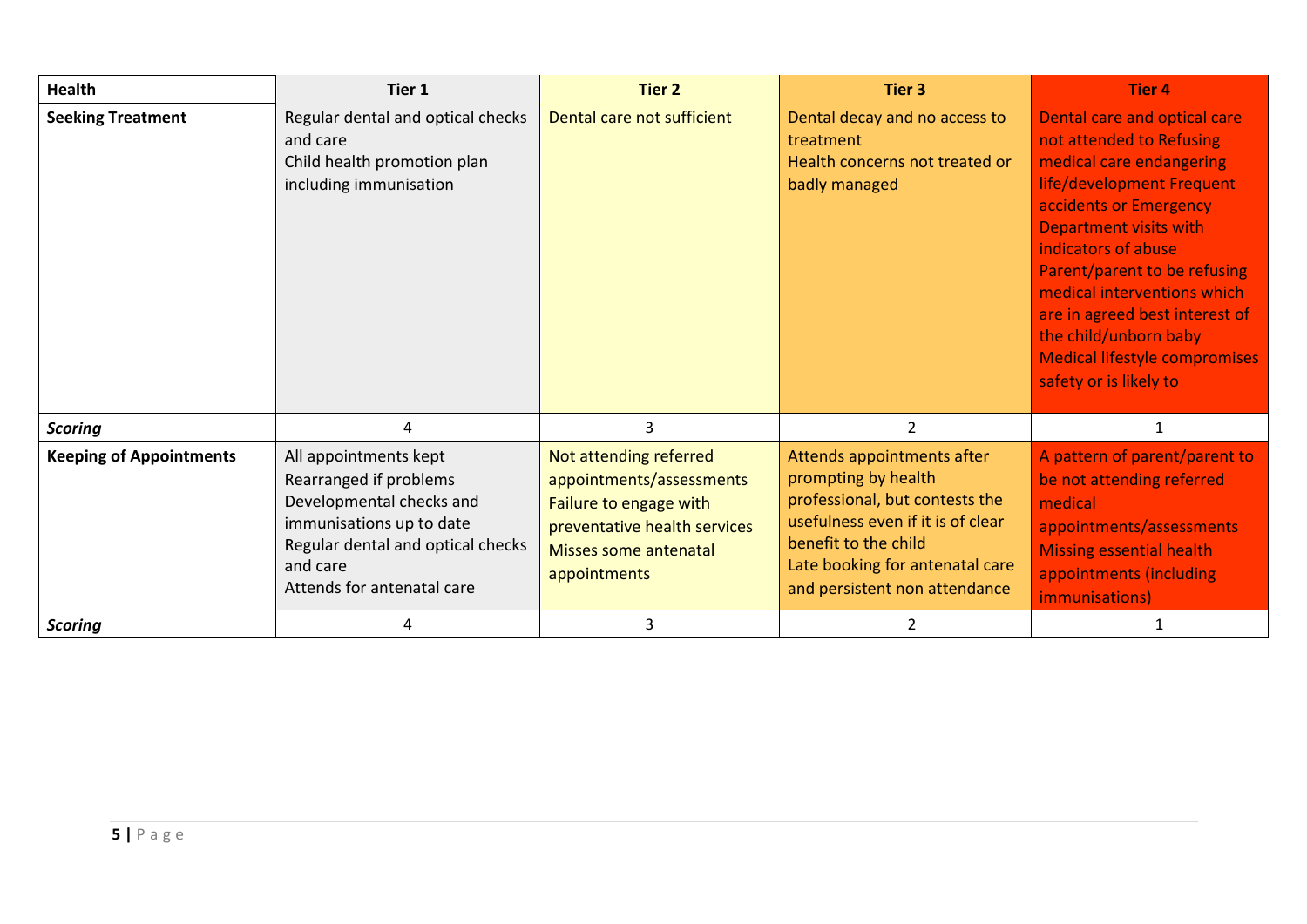| <b>Supervision</b>             | Tier 1                                                                                                                                                                                                                                           | <b>Tier 2</b>                                                                                                                                                                                                                                            | <b>Tier 3</b>                                                                                                                                                                        | <b>Tier 4</b>                                                                                                                                                                                                                             |
|--------------------------------|--------------------------------------------------------------------------------------------------------------------------------------------------------------------------------------------------------------------------------------------------|----------------------------------------------------------------------------------------------------------------------------------------------------------------------------------------------------------------------------------------------------------|--------------------------------------------------------------------------------------------------------------------------------------------------------------------------------------|-------------------------------------------------------------------------------------------------------------------------------------------------------------------------------------------------------------------------------------------|
| Awareness                      | Aware of important safety issues<br>Unborn baby/child/young person<br>protected from danger or<br>significant harm in the home or<br>elsewhere                                                                                                   | Poor awareness and<br>perception except for<br>immediate danger<br>Left alone for brief periods<br>during the day aged under<br>eight                                                                                                                    | Oblivious, dangerous animals/pets<br>present<br>Left alone for frequent/prolonged<br>periods during the day aged under<br>eight                                                      | Parental indifference<br>Child is left alone in the<br>household (0-4)<br>Left alone for long periods or<br>overnight aged eight and over<br>Parent leaves child (under<br>eight) alone                                                   |
| <b>Scoring</b>                 | 4                                                                                                                                                                                                                                                | 3                                                                                                                                                                                                                                                        | $\overline{2}$                                                                                                                                                                       | 1                                                                                                                                                                                                                                         |
| Practice pre-mobility age      | Cautious whilst handling and laying<br>down<br>Frequent checks if unattended                                                                                                                                                                     | Sometimes handling is<br>precarious<br>Inconsistent supervision                                                                                                                                                                                          | <b>Handling precarious</b><br>Unattended even during care (e.g.<br>bottle left in mouth)                                                                                             | <b>Dangerous handling</b><br>Left dangerously unattended<br>during care chores (e.g. in bath)                                                                                                                                             |
| <b>Scoring</b>                 |                                                                                                                                                                                                                                                  | 3                                                                                                                                                                                                                                                        | $\overline{2}$                                                                                                                                                                       | 1                                                                                                                                                                                                                                         |
| <b>Acquisition of Mobility</b> | Effective measures against any<br>imminent danger Supervision<br><i>indoors</i><br>No direct supervision outdoors if<br>known to be in a safe place Can<br>allow out in unfamiliar<br>surroundings if thought to be safe<br>Checks if suspicious | Inconsistent measures taken<br>against imminent danger<br>Little supervision indoors or<br>outdoors<br>Intervenes if in appreciable<br>danger<br>Not always aware of<br>whereabouts outdoors<br>believing it is safe as long as<br>child returns on time | Ineffective measures taken against<br>imminent danger, if at all<br>Improvement from mishaps soon<br>lapses<br>No supervision<br>Intervenes after mishaps which soon<br>lapses again | <b>Exposes to dangers</b><br>Minor mishaps ignored or the<br>child is blamed<br>Intervenes casually after major<br>mishaps<br>Parental indifference despite<br>knowledge of dangers outdoors<br>(e.g. railway lines, unsafe<br>buildings) |
| <b>Scoring</b>                 | 4                                                                                                                                                                                                                                                | 3                                                                                                                                                                                                                                                        | 2                                                                                                                                                                                    |                                                                                                                                                                                                                                           |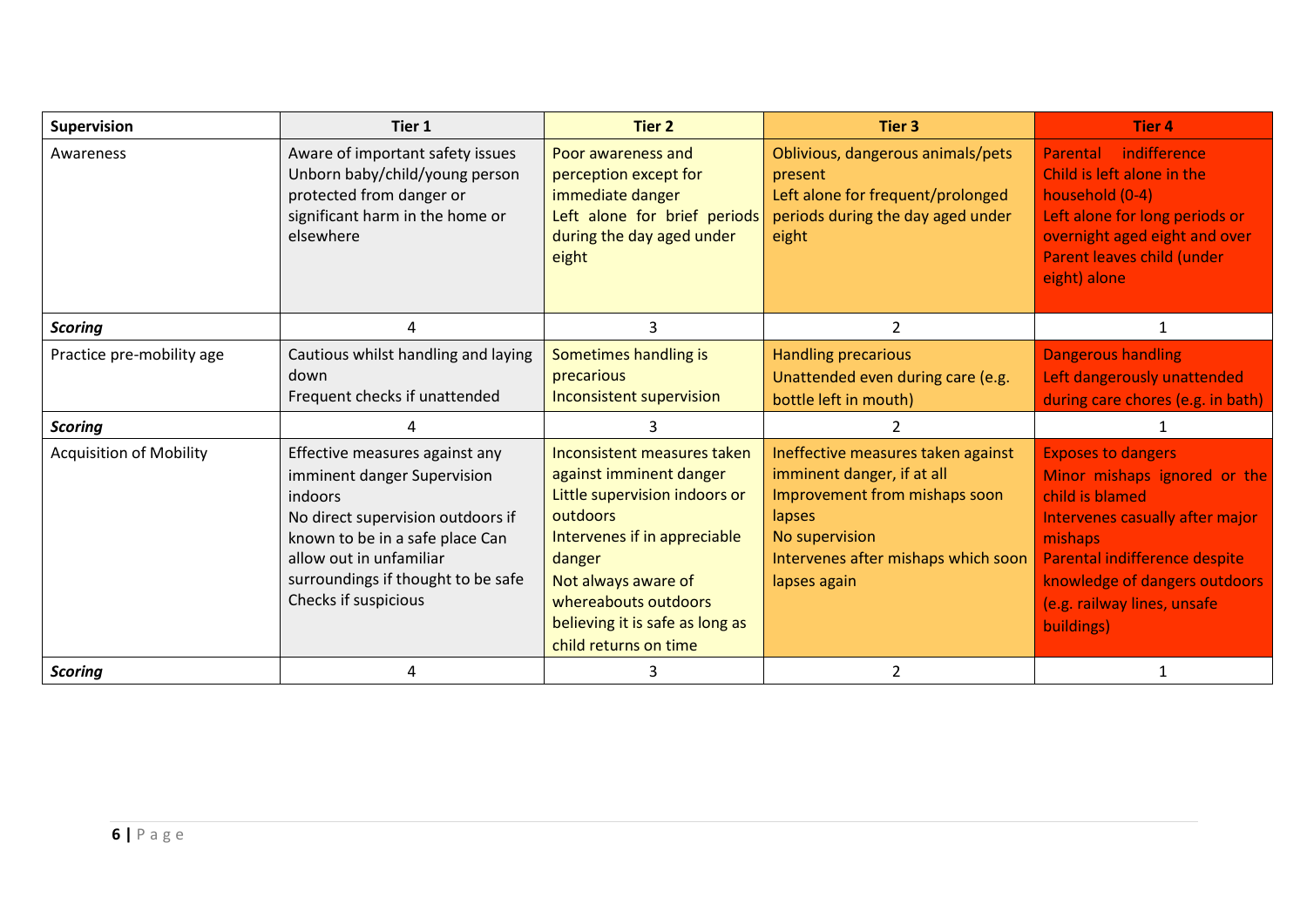| <b>Ensuring Safety</b> | Tier 1                                                                                                       | Tier 2                                                                                                                                                  | Tier 3                                                                                                | <b>Tier 4</b>                                                                                                                          |
|------------------------|--------------------------------------------------------------------------------------------------------------|---------------------------------------------------------------------------------------------------------------------------------------------------------|-------------------------------------------------------------------------------------------------------|----------------------------------------------------------------------------------------------------------------------------------------|
| Traffic 0-4            | 3-4 years allowed to walk but close<br>by, always in vision, hand clutched<br>if necessary i.e. in a crowd   | Infants not secured in<br>pram/pushchair<br>3-4 year old expected to<br>catch up with adult when<br>walking, intermittent glance<br>back if left behind | <b>Babies not secured</b><br>3-4 year olds left far behind when<br>walking or dragged with irritation | <b>Babies unsecured</b><br><b>Careless with pram</b><br>3-4 year olds left to wander<br>and dragged along in<br>frustration when found |
| Age 5 and above        | 5-7 year old allowed to cross road<br>with a 13+ child<br>8-9 allowed to cross alone if they<br>reliably can | 5-7 year old allowed to cross<br>with an older child under 13<br>8-9 crosses alone                                                                      | 5-7 year old allowed to cross a busy<br>road alone                                                    | Child age 7 crosses a busy road<br>alone without any thought or<br>concern                                                             |
| <b>Scoring</b>         | 4                                                                                                            |                                                                                                                                                         |                                                                                                       |                                                                                                                                        |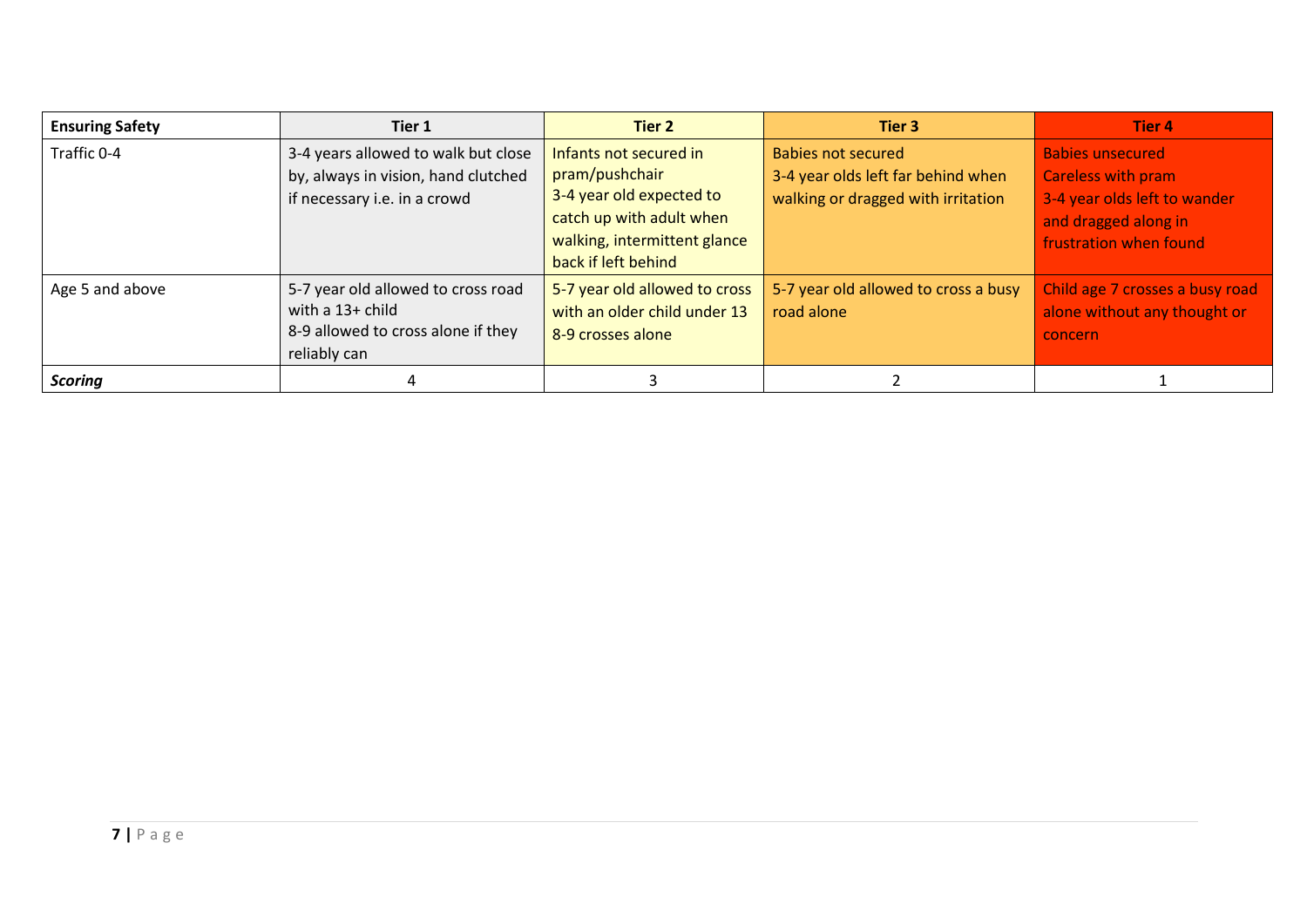| <b>Provision of Care of Safety</b> | Tier 1                                                                                                                                                                                                                                                                 | <b>Tier 2</b>                                                                                                                                                                                                                                                                                                                                                                                                                                                                                                                                                                                                                                      | <b>Tier 3</b>                                                                                                                                                                                                                                                                                                                                                                                                                                                                                                                                                                                 | <b>Tier 4</b>                                                                                                                                                                                                                                                                                                                                                                                                                                                                                                                                                                                                                                                                                                            |
|------------------------------------|------------------------------------------------------------------------------------------------------------------------------------------------------------------------------------------------------------------------------------------------------------------------|----------------------------------------------------------------------------------------------------------------------------------------------------------------------------------------------------------------------------------------------------------------------------------------------------------------------------------------------------------------------------------------------------------------------------------------------------------------------------------------------------------------------------------------------------------------------------------------------------------------------------------------------------|-----------------------------------------------------------------------------------------------------------------------------------------------------------------------------------------------------------------------------------------------------------------------------------------------------------------------------------------------------------------------------------------------------------------------------------------------------------------------------------------------------------------------------------------------------------------------------------------------|--------------------------------------------------------------------------------------------------------------------------------------------------------------------------------------------------------------------------------------------------------------------------------------------------------------------------------------------------------------------------------------------------------------------------------------------------------------------------------------------------------------------------------------------------------------------------------------------------------------------------------------------------------------------------------------------------------------------------|
|                                    | Unborn baby/child/young person<br>protected from danger or<br>significant harm in the home or<br>elsewhere<br>Child is left in care of an<br>appropriate/vetted adult, never in<br>sole care of an under 16<br>Parent/child always aware of each<br>others whereabouts | Haphazard supervision,<br>unaware of child/young<br>person's whereabouts<br>Insufficient awareness of<br>dangers to the unborn<br>baby/child/young person<br>Inappropriate care<br>arrangements and too many<br>different carers<br>Insufficient awareness of<br>dangers to the unborn<br>baby/child/young person Out<br>of necessity a child aged 1-12<br>left with a young person<br>under 14 who is familiar and<br>has no significant problem,<br>for no longer than is<br>necessary as an isolated<br>incident<br>Above arrangement applies<br>to a baby only in an urgent<br>situation<br>Absence of appropriate<br>supervision and guidance | Level of supervision is inadequate<br>given child/young person's age<br>Inappropriate care arrangements<br>such as succession of caregivers<br>Coming and going of lots of adults<br>living in the household<br>For recreational purposes a 0-9 year<br>old is left with a 10-13 year old or a<br>person known to be unsuitable<br>Parents/carers unsure of child's<br>whereabouts<br>For recreational reasons a 0-7 year<br>old is left with an 8-10 year old or<br>an unsuitable person Child<br>found wandering<br>Child locked out<br>Living in house with domestic<br>violence and abuse | Parent leaves child (aged eight<br>and over) alone for long<br>periods or overnight Parent<br>leaves child (under eight)<br>alone<br>Inappropriate/no care<br>arrangements<br>Parent/parent to be unable to<br>restrict access to home by<br>dangerous adults Child found<br>wandering<br><b>Child locked out</b><br>For recreational reasons a 0-7<br>year old is left alone or in the<br>company of a relatively older<br>but less than 8 year old or an<br>unsuitable person Child<br>witnessing<br>physical/sexual<br>abuse/harm/domestic violence<br>and abuse<br>Parents/carers unsure of<br>whereabouts of child/young<br>person when child/young<br>person identified as being at<br>risk of sexual exploitation |
| <b>Scoring</b>                     | 4                                                                                                                                                                                                                                                                      | 3                                                                                                                                                                                                                                                                                                                                                                                                                                                                                                                                                                                                                                                  | $\overline{2}$                                                                                                                                                                                                                                                                                                                                                                                                                                                                                                                                                                                | 1                                                                                                                                                                                                                                                                                                                                                                                                                                                                                                                                                                                                                                                                                                                        |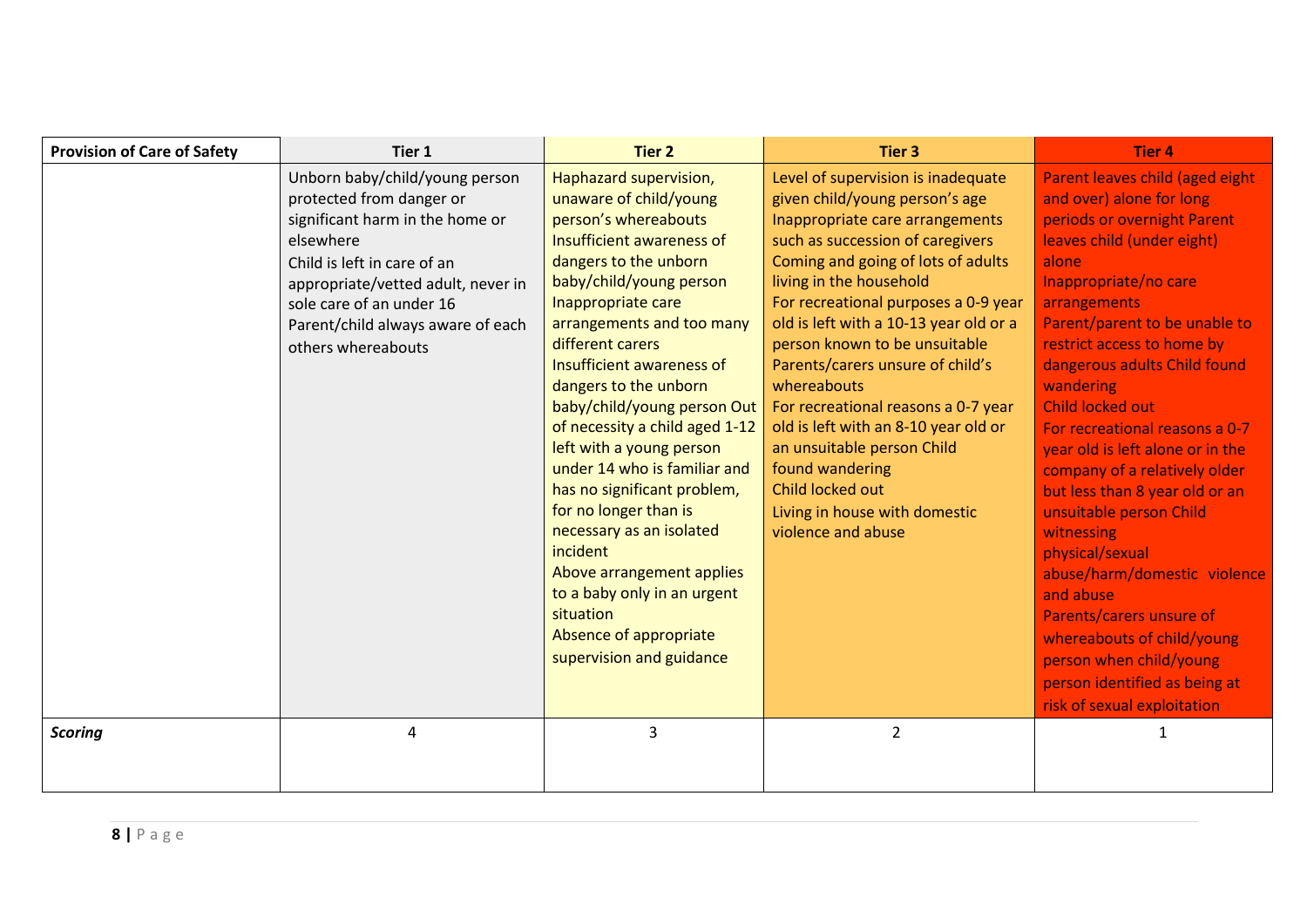| Engagement     | Tier 1                                                                                                                                                                                                                                                                    | Tier 2                                                                                                                                                                                                                                                                                                                                    | Tier 3                                                                                                                                                                                                                                                                                                                                                                    | <b>Tier 4</b>                                                                                                                                                                                                                                                                                                                                                                                                      |
|----------------|---------------------------------------------------------------------------------------------------------------------------------------------------------------------------------------------------------------------------------------------------------------------------|-------------------------------------------------------------------------------------------------------------------------------------------------------------------------------------------------------------------------------------------------------------------------------------------------------------------------------------------|---------------------------------------------------------------------------------------------------------------------------------------------------------------------------------------------------------------------------------------------------------------------------------------------------------------------------------------------------------------------------|--------------------------------------------------------------------------------------------------------------------------------------------------------------------------------------------------------------------------------------------------------------------------------------------------------------------------------------------------------------------------------------------------------------------|
| Interaction    | Parent/carer and child both initiate<br>interaction<br>Stable and affectionate<br>relationships with parent/carer<br>Shows warm regard, praise and<br>encouragement<br>Good quality early attachment<br>Ongoing appropriate good quality<br>attachments as child grows up | Interaction mainly by child,<br>sometimes by parent/carer<br>Interaction negative if child's<br>behaviour is defiant<br>Parent/parent to be has<br>mental health issues which<br>affect their ability to<br>demonstrate emotional<br>warmth<br><b>Relationships with</b><br>parent/carer sometimes<br>characterised by<br>inconsistencies | Parent/carer seldom initiates<br>interaction<br>Child frequently seeks interaction<br>with parent<br>Withdrawn, unwilling to engage or<br>isolated<br><b>Engagement mainly functional</b><br>Parent/carer indifferent when child<br>attempts to engage Relationship<br>with parent and family frequently<br>characterised by inconsistencies<br>Inappropriate attachments | Child appears resigned or<br>apprehensive<br>Child constantly seeks parental<br>contact<br><b>Total withdrawal</b><br><b>Parenting mostly experienced</b><br>as low warmth, high criticism<br>Family no longer want to care<br>for the child/have abandoned<br>child<br><b>Relationships characterised by</b><br>rejection/abandonment<br>Parent/carer aversive to<br>engagement<br>Child plays on their own (0-4) |
| <b>Scoring</b> | 4                                                                                                                                                                                                                                                                         | 3                                                                                                                                                                                                                                                                                                                                         |                                                                                                                                                                                                                                                                                                                                                                           |                                                                                                                                                                                                                                                                                                                                                                                                                    |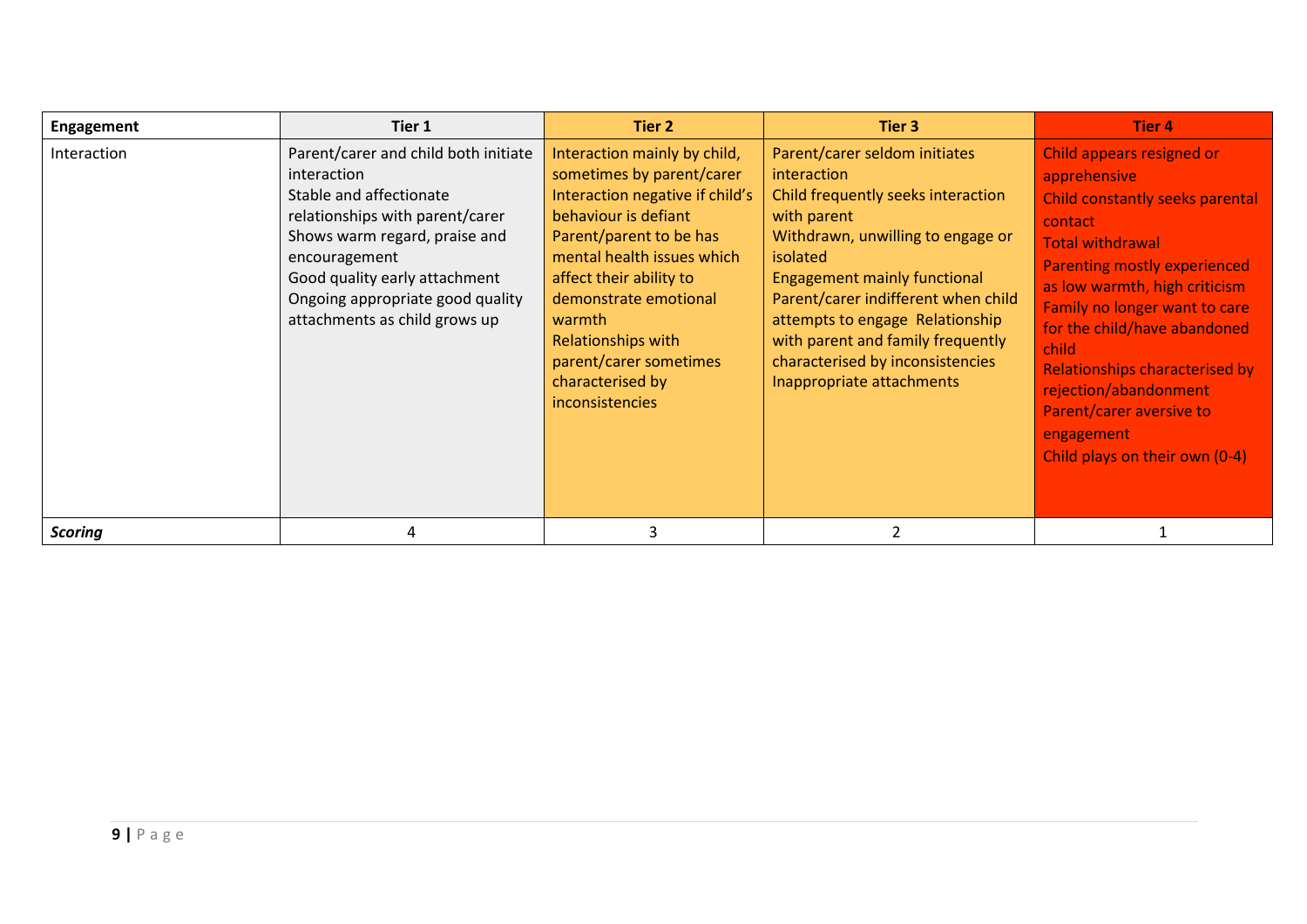| <b>Stimulation</b> | Tier 1                                                                                                                                                                                                                                                                                                                                                                                                                                                          | Tier 2                                                                                                                                                                                                                                                                                                                                                                                                                                                                         | Tier 3                                                                                                                                                                                                                                                          | Tier 4                                                                                                                                                                                                                                                                                                                                                                                                                                                                                                                                                        |
|--------------------|-----------------------------------------------------------------------------------------------------------------------------------------------------------------------------------------------------------------------------------------------------------------------------------------------------------------------------------------------------------------------------------------------------------------------------------------------------------------|--------------------------------------------------------------------------------------------------------------------------------------------------------------------------------------------------------------------------------------------------------------------------------------------------------------------------------------------------------------------------------------------------------------------------------------------------------------------------------|-----------------------------------------------------------------------------------------------------------------------------------------------------------------------------------------------------------------------------------------------------------------|---------------------------------------------------------------------------------------------------------------------------------------------------------------------------------------------------------------------------------------------------------------------------------------------------------------------------------------------------------------------------------------------------------------------------------------------------------------------------------------------------------------------------------------------------------------|
|                    | Parent/carer facilitates cognitive<br>development through interaction<br>and play<br>Provides all that is necessary<br>Improvises if unaffordable Takes<br>the child out for recreational<br>purposes Child/young person is<br>given access to leisure facilities<br>appropriate to age and interest<br>Child/young person has a range<br>of experiences through<br>leisure/play/sport/reading/<br>activities<br>Access to<br>language/communication<br>support | Child / young person spends<br>considerable time alone<br>Parent/carer needs<br>encouragement to meet child's<br>developmental needs<br><b>Essential access to leisure</b><br>facilities/activities only; no effort<br>to improvise if unaffordable Not<br>allowing child to mix with peers<br>Child/young person receiving<br>little positive stimulation, with<br>lack of new experiences or<br>activities<br>Child/young person not<br>communicated with by<br>parent/carer | Often restricts stimulation of<br>child through care -shuts child in<br>a room/leaves child in cot for<br>short periods<br>Parent has unrealistic expectation<br>of child's need for<br>stimulation<br>Lacking on essentials<br>Not encouraged to care for toys | Persistently deprives child of<br>stimulation through care - shuts<br>child in a room/leaves child in<br>cot for long periods Parents<br>show little or no interest in<br>stimulating the child Absent,<br>even mobility restricted<br>(confined to<br>chair/pram/pushchair/car seat)<br>for parent/carer's convenience<br>Parent/carer irate at child's<br><b>demands</b><br>Parent/carer shows no<br>interest in the child/young<br>person No outings for the child<br>May play in street, but<br>parent/carer goes out locally<br>e.g. to pub with friends |
| <b>Scoring</b>     |                                                                                                                                                                                                                                                                                                                                                                                                                                                                 | 3                                                                                                                                                                                                                                                                                                                                                                                                                                                                              |                                                                                                                                                                                                                                                                 |                                                                                                                                                                                                                                                                                                                                                                                                                                                                                                                                                               |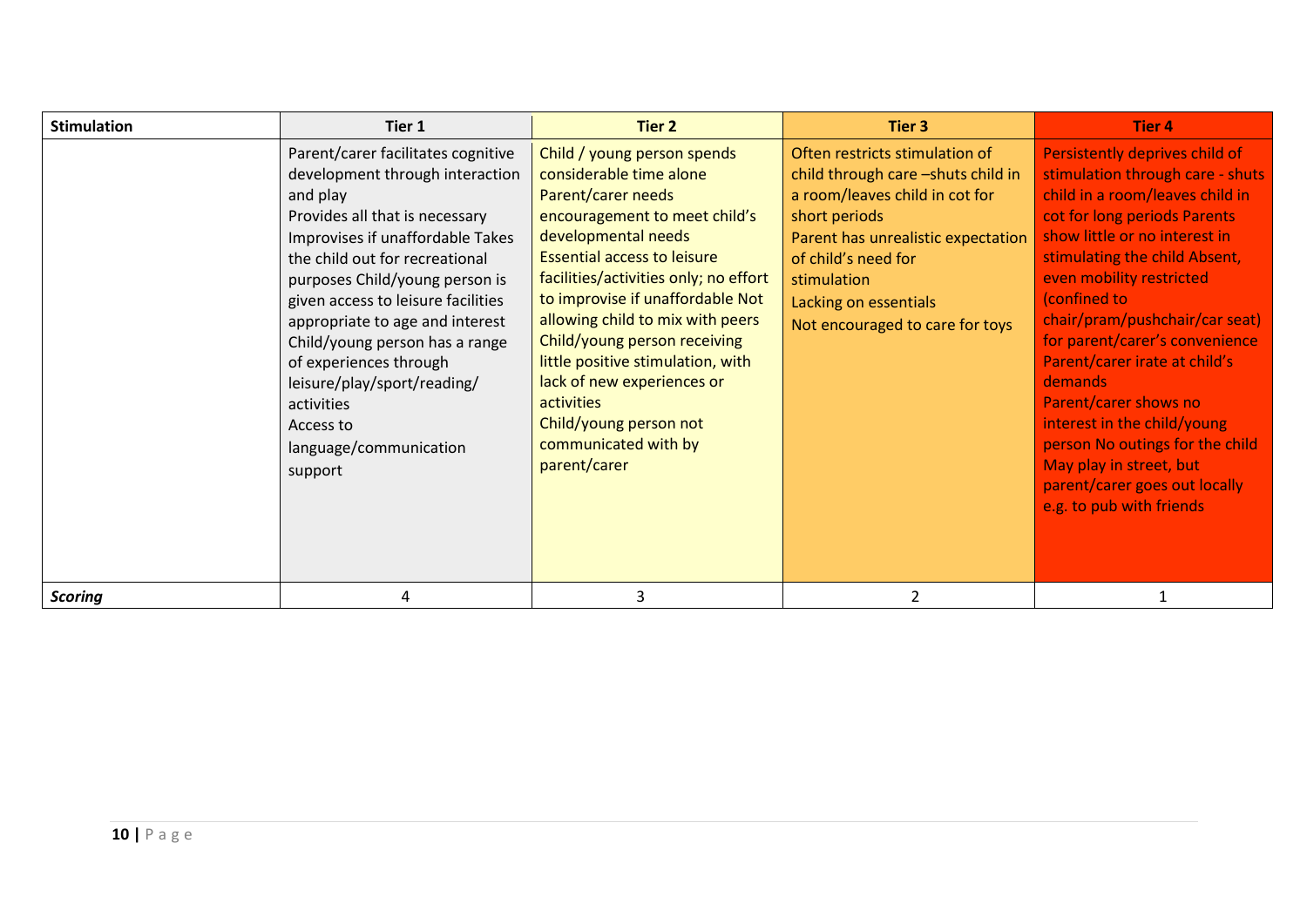| <b>Parenting Capacity</b> | Tier 1                                                                                                                                                                                                                             | <b>Tier 2</b>                                                                                                                                                                                                                                                                                                                                                                                                                                      | Tier <sub>3</sub>                                                                                                                                                                                                                                                                                                                                                                                                                                                                                                                                                                                                                                                                                                                                                                                                                                        | <b>Tier 4</b>                                                                                                                                                                                                                                                                                                                                                                                                                                                                                                                                                                                                                                                                                                                         |
|---------------------------|------------------------------------------------------------------------------------------------------------------------------------------------------------------------------------------------------------------------------------|----------------------------------------------------------------------------------------------------------------------------------------------------------------------------------------------------------------------------------------------------------------------------------------------------------------------------------------------------------------------------------------------------------------------------------------------------|----------------------------------------------------------------------------------------------------------------------------------------------------------------------------------------------------------------------------------------------------------------------------------------------------------------------------------------------------------------------------------------------------------------------------------------------------------------------------------------------------------------------------------------------------------------------------------------------------------------------------------------------------------------------------------------------------------------------------------------------------------------------------------------------------------------------------------------------------------|---------------------------------------------------------------------------------------------------------------------------------------------------------------------------------------------------------------------------------------------------------------------------------------------------------------------------------------------------------------------------------------------------------------------------------------------------------------------------------------------------------------------------------------------------------------------------------------------------------------------------------------------------------------------------------------------------------------------------------------|
| <b>Basic Care</b>         | Provide for unborn<br>baby/child/young person's<br>physical needs e.g. food, drinks,<br>appropriate clothing, medical and<br>dental care<br>Making plans for becoming a<br>parent<br>Sufficient parenting skills and<br>experience | Inability to respond to concerns<br>about basic care<br>Food, warmth and other basics not<br>always suitable<br>Parent /parent to be struggling<br>without support and/or other<br>adequate resources Young<br>inexperienced<br>parent(s)/parent(s) to be<br>Parents/parents to be with<br>additional needs Parent has<br>learning disability/mental<br>health/substance misuse/alcohol<br>issues $-$ young carer (5-19)<br>Poor parenting history | <b>Basic care is frequently</b><br>inconsistent<br>Food, warmth and other basics<br>not often available<br>Family with poor coping skills<br>Very young inexperienced<br>parent(s)/parents to be<br>Parent's/parents' to be learning<br>disability/mental<br>health/substance misuse issues<br>significantly affect care of unborn<br>baby/child/young person or<br>preparation for having a baby<br>Parents/parents to be have<br>struggled to care for previous<br>unborn baby/child/young person<br>Parent/parent to be has terminal<br>illness/disability which affects<br>provision of basic care<br>Parental behaviour affects or will<br>affect capacity to nurture Tran<br>generational involvement with<br>social care for issues<br>including neglect<br>Child/young person is taking on a<br>caring role in relation to their<br>parent/carer | <b>Basic care is rarely consistent</b><br>and/or absent<br>Parent/parent to be is unable to<br>provide basic care consistently<br>Parent/parent to be have<br>seriously abused/neglected or<br>are likely to abuse or neglect<br>the child/unborn baby/young<br>person<br>Parent's own needs mean they<br>cannot keep unborn<br>baby/child/young person safe<br>from abuse<br>Parents disengaged from<br>unborn baby/child<br>Preoccupied with own needs<br>which impacts on child's well<br>being<br>Parents with enduring mental<br>health problems needing<br>frequent hospitalisation<br>Persistently goes missing from<br>home to be with adults without<br>parental consent<br>Goes missing from home for<br>any period of time |
| <b>Scoring</b>            | 4                                                                                                                                                                                                                                  | 3                                                                                                                                                                                                                                                                                                                                                                                                                                                  | $\overline{2}$                                                                                                                                                                                                                                                                                                                                                                                                                                                                                                                                                                                                                                                                                                                                                                                                                                           | $\mathbf{1}$                                                                                                                                                                                                                                                                                                                                                                                                                                                                                                                                                                                                                                                                                                                          |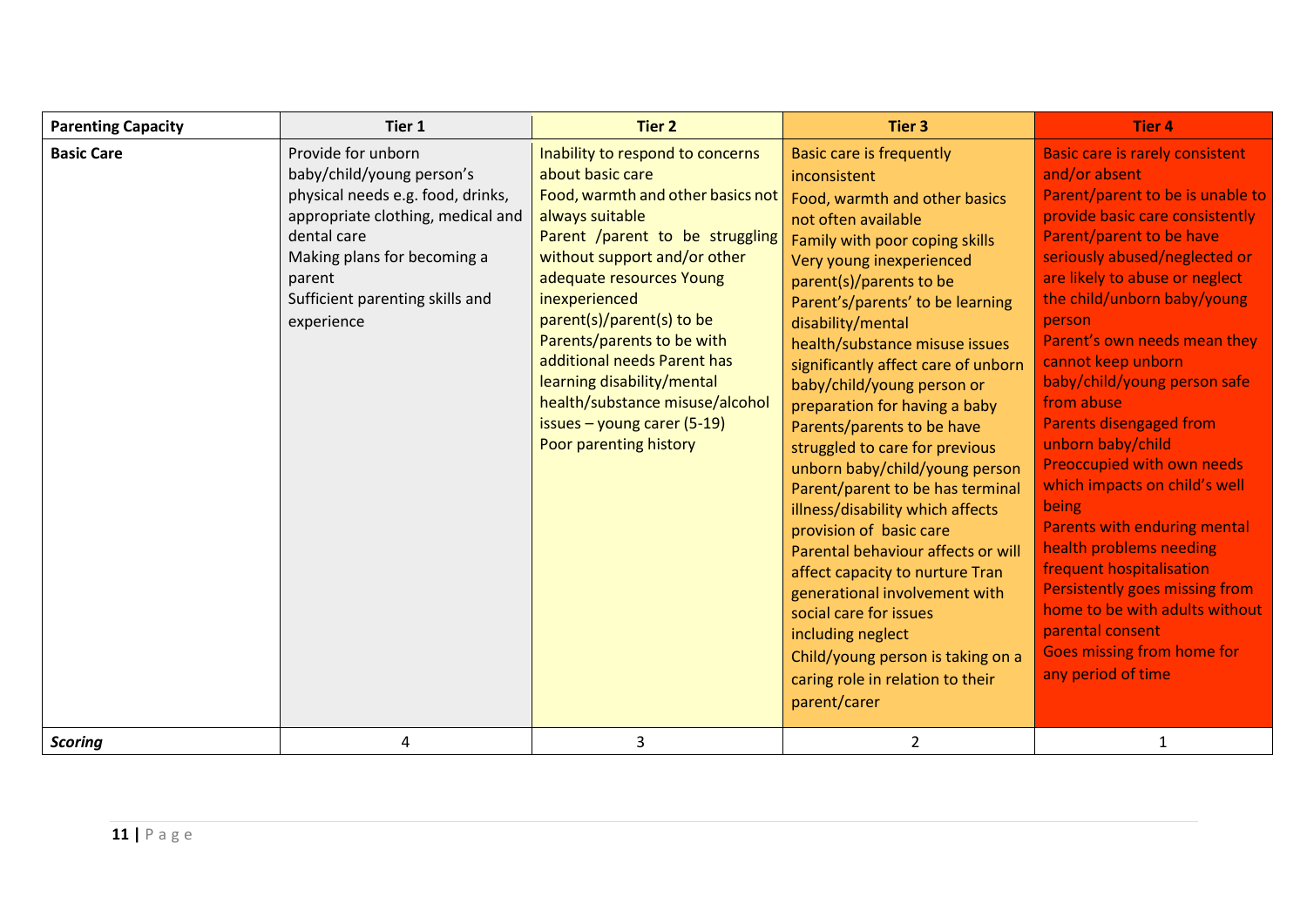| <b>Income and Employment</b> | Tier 1                                                                                                                                                                                                                                     | Tier 2                                                                                                                                                                                                                              | Tier 3                                                                                                                                                                                                                                                                                                                                                                                                       | Tier 4                                                                                                                                                                                                                                                                                                                                                                                                                                   |
|------------------------------|--------------------------------------------------------------------------------------------------------------------------------------------------------------------------------------------------------------------------------------------|-------------------------------------------------------------------------------------------------------------------------------------------------------------------------------------------------------------------------------------|--------------------------------------------------------------------------------------------------------------------------------------------------------------------------------------------------------------------------------------------------------------------------------------------------------------------------------------------------------------------------------------------------------------|------------------------------------------------------------------------------------------------------------------------------------------------------------------------------------------------------------------------------------------------------------------------------------------------------------------------------------------------------------------------------------------------------------------------------------------|
|                              | Reasonable income over time,<br>with resources used<br>appropriately to meet individual<br>needs<br>Parents/parents to be able to<br>manage their working or<br>unemployment arrangements<br>and do not perceive them as duly<br>stressful | Low income<br>Debt problems increasing No<br>sense of budgeting or<br>financial responsibility<br>Periods of unemployment for the<br>wage earning parent Stress from<br>'overworking' / working away<br>beginning to make an impact | Low income plus adverse<br>additional factors e.g. up to<br>borrowing limit on social care<br>fund<br>Insufficient income to provide<br>adequate and nutritious diet Rent<br>/ mortgage arrears<br>Stress from unemployment or<br>'overworking' having impact on<br>aspects of family life - care of<br>child<br>Parents/parents to be find it<br>difficult to obtain employment<br>due to poor basic skills | <b>Extreme financial difficulties</b><br>impacting on ability to have<br>basic needs met<br>Inability to pay rent / mortgage<br>leading to loss of home Chronic<br>unemployment that has<br>severely affected parent's own<br>identity and ability to care for<br>child<br>Family members unable to gain<br>employment due to significant<br>lack of basic skills or long term<br>difficulties e.g. substance<br>misuse or health issues |
| <b>Scoring</b>               |                                                                                                                                                                                                                                            | 3                                                                                                                                                                                                                                   |                                                                                                                                                                                                                                                                                                                                                                                                              |                                                                                                                                                                                                                                                                                                                                                                                                                                          |